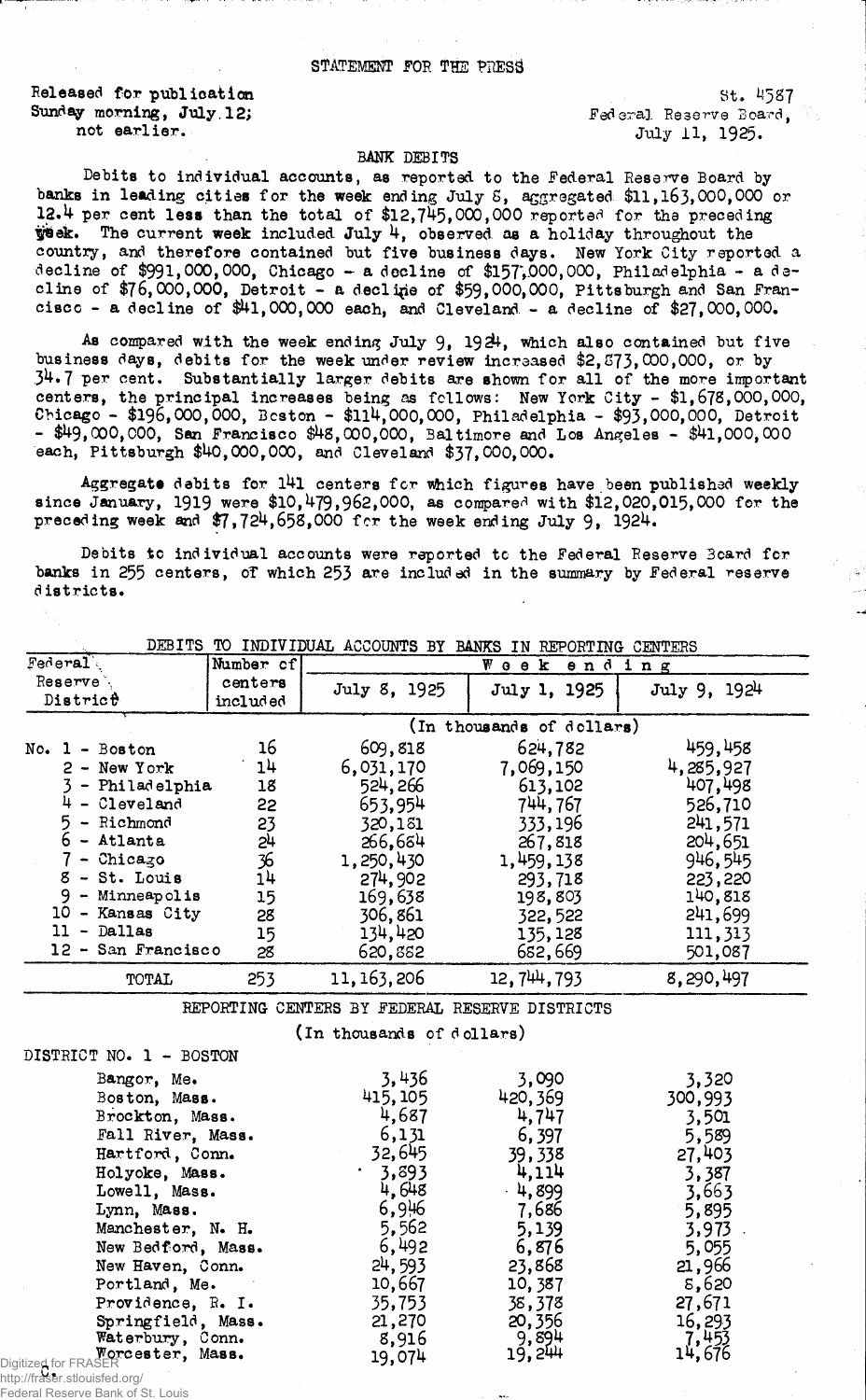|  | DEBITS TO INDIVIDUAL ACCOUNTS BY BANKS IN REPORTING CENTERS |  |  |  | St. 4537a |  |
|--|-------------------------------------------------------------|--|--|--|-----------|--|
|  |                                                             |  |  |  |           |  |

 $\bar{\mathcal{J}}$ 

그 일이 아니라 어려워요.

ಿಂತೆ ಕೋರ್ ನನ್ನು

l.

 $\cdot$ 

|                                |                 | Week ending               |                 |
|--------------------------------|-----------------|---------------------------|-----------------|
|                                | July 8, 1925    | July 1, 1925              | July 9, 1924    |
|                                |                 | (In thousands of dollars) |                 |
| DISTRICT NO. 2 - NEW YORK      |                 |                           |                 |
| Albany, N.Y.                   | 31,517          | 41,688                    | 31,009          |
| Binghamton, N. Y.              | 5,520           | 5,148                     | 4,215           |
| Buffalo, N. Y.                 | 82,220          | 81,524                    | 62, 349         |
| Elmira, N.Y.                   | 4,946           | 5,614                     | 4,204           |
| Jamestown, N. Y.               | 5,199           | 5,314                     | 4,128           |
| Montclair, N. J.               | 5,355           | 4,288                     | 3,190           |
| Newark, N. J.                  | 71,540          | 86,614                    | 56,797          |
| New York, N.Y.                 | 5,690,889       | 6,681,610                 | 4,012,572       |
| Northern New Jersey Clearing   |                 |                           |                 |
| House Association              | 50,692          | 60,355                    | 44,393          |
| Passaic, N. J.                 | 9,723           | 8,941                     | 7,651           |
| Poughkeepsle, N. Y.            | 4,381           | 4,000                     | 3,352           |
| Rochester, N. Y.               | 45,545          | 60,192                    | 34,985          |
| Stamford, Com.                 | 3,309           | 4,114                     | 3,062           |
| Syracuse, N.Y.                 | 20,334          | 19,748                    | 14,020          |
| DISTRICT NO. 3 - PHILADELPHIA  |                 |                           |                 |
|                                |                 | 9,836                     | 6,904           |
| Allentown, Pa.<br>Altoona, Pa. | 8,376           | 3,840                     | 2,899           |
|                                | 3,770           | 14,424                    |                 |
| Camden, N. J.<br>Chester, Pa.  | 12,385          | 5,728                     | 12,013<br>4,797 |
| Harrisburg, Pa.                | 6,395           | 11, 294                   | 8,545           |
| Hazleton, Pa.                  | 10,121<br>3,499 | 3,910                     | 2,885           |
| Johnstown, Pa.                 | 5,309           | 6,397                     | 4,617           |
| Lancaster, Pa.                 | 6,707           | 7,052                     | 5,295           |
| Lebanon, Pa.                   | 2,333           | 2,161                     | 1,629           |
| Norristown, Pa.                | 1,063           | 1,432                     | 813             |
| Philadelphia, Pa.              | 385,870         | 462, 249                  | 292,883         |
| Reading, Pa.                   | 9,170           | 10,722                    | 7,800           |
| Scranton, Pa.                  | 17,900          | 20,400                    | 16,400          |
| Trenton, N. J.                 | 19,175          | 19,730                    | 13,824          |
| Wilkes-Barre, Pa.              | 11,646          | 14,285                    | 9,379           |
| Williamsport, Pa.              | 4,258           | 4,443                     | 3,247           |
| Wilmington, Del.               | 11,044          | 9,885                     | 9,420           |
| York, Pa.                      | 5,245           | 5,314                     | 4,148           |
| DISTRICT NO. 4 - CLEVELAND     |                 |                           |                 |
| Akron, Ohio                    | 21, 165         | 20,748                    | 14,959          |
| Butler, Pa.                    | 2,565           | 2,542                     | 2,596           |
| Canton, Ohio                   | 10,792          | 12,148                    | 9,458           |
| Cincinnati, Ohio               | 75,918          | 85,100                    | 64,707          |
| Cleveland, Ohio                | 161,884         | 188,638                   | 124,607         |
| Columbus, Ohio                 | 33,900          | 35,400                    | 29, 153         |
| Connellsville, Pa.             | 900             | 1,124                     | 992             |
| Dayton, Ohio                   | 22,348          | 20,557                    | 16,501          |
| Erie, Pa.                      | 7,355           | 8,774                     | 6,357           |
| Greensburg, Pa.                | 4,650           | 5,052                     | 5,252           |
| Homestead, Pa.                 | 1,068           | 1,267                     | 929             |
| Lexington, Ky.                 | 7,213           | 5,011                     | 4,760           |
| Lima, Ohio                     | 4,049           | 4,086                     | 4,085           |
| Lorain, Ohio                   | 1,664           | 1,507                     | 1,298           |
| Oil City, Pa.                  | 3,505           | 3,196                     | 2,689           |
| Pittsburgh, Pa.                | 211,494         | 252,568                   | 171,712         |
| Springfield, Ohio              | 5,271           | 5,353                     | 4,832           |
| Toledo, Ohio                   | 46,874          | .56,722                   | 33,956          |
| Warren, Ohio                   | 2,624           | 3,331                     | 2,655           |
| Wheeling, W. Va.               | 10,310          | 10,786                    | 8,440           |
| Youngstown, Ohio               | 15,811          | 17,983                    | 13,822          |
| Zanesville, Ohio               | 2,594           | 2,874                     | 2,950           |

 $\hat{\mathcal{A}}$ 

 $\bar{z}$ 

 $\mathbb{C}$ .

Digitized for FRASER http://fraser.stlouisfed.org/ Federal Reserve Bank of St. Louis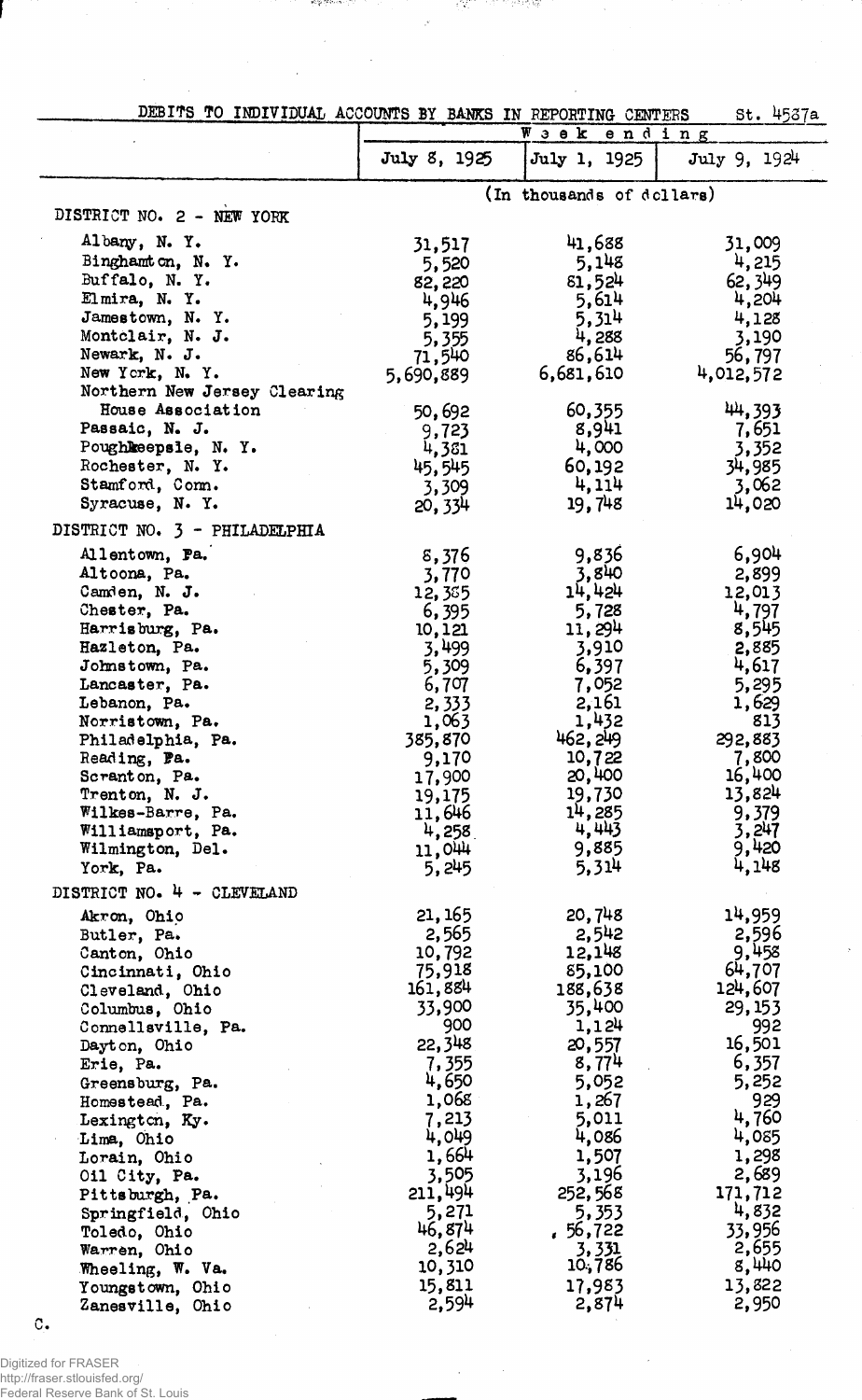| DEBITS TO INDIVIDUAL ACCOUNTS BY PANKS IN REPORTING CENTERS |                          |                               | St. 4587b      |
|-------------------------------------------------------------|--------------------------|-------------------------------|----------------|
|                                                             |                          | $W$ e e $\mathbf k$<br>ending |                |
|                                                             | July 8, 1925             | July 1, 1925                  | July 9, 1924   |
|                                                             |                          | (In thousands of dollars)     |                |
| DISTRICT NO. 5 - RICHMOND                                   |                          |                               |                |
|                                                             |                          |                               |                |
| Asheville, N. C.                                            | 7,109                    | 7,115                         | 5,949          |
| Baltimore, Md.                                              | 109,346                  | 108,724                       | 68,553         |
| Charleston, S. C.                                           | 5,106                    | 5,176                         | 5,894          |
| Charleston, W. Va.                                          | 7,710                    | 10,743                        | 7,232          |
| Charlotte, N. C.                                            | 10,185                   | 10,960                        | 9,636          |
| Columbia, S. C.                                             | 4,950                    | 3,670                         | 4,000          |
| Cumberland, Md.                                             | 2,231                    | 2,398                         | 2,569          |
| Danville, Va.                                               | 3,035                    | 4,299                         | 1,945          |
| Durham, N. C.                                               | 5,520                    | 5,644                         | 3,419          |
| Greensboro, N. C.                                           | 5,686                    | 5,297                         | 4,447          |
| Greenville, S. C.                                           | 6,283                    | 4,421                         | 4,387          |
| Hagerstown, Md.                                             | 3,307                    | 2,806                         | 2,284          |
| Huntington, W. Va.                                          | 5,832                    | 6,108                         | 5,305          |
| Lynchburg, Va.                                              | 6,259                    | $5,470$<br>2,370              | 4,711          |
| Newport News, Va.                                           | 1,845                    |                               | 1,471          |
| Norfolk, Va.                                                | 18,202                   | 16,850                        | 13,115         |
| Raleigh, N. C.                                              | 7,011                    | 11,096                        | 7,080          |
| Richmond, Va.                                               | 30,640                   | 34,846                        | 26,385         |
| Roanoke, Va.                                                | 7,282                    | 5,990                         | 6,096          |
| Spartanburg, S. C.                                          | 3,757                    | 3,938                         | 2,739          |
| Washington, D. C.                                           |                          | 62,645                        | 43,632         |
| Wilmington, N. C.<br>Winston-Salem, N. C.                   | 57,209<br>3,967<br>7,609 | 4,453<br>8,177                | 3,433<br>7,289 |
| DISTRICT NO. 6 - ATLANTA                                    |                          |                               |                |
|                                                             |                          |                               |                |
| Albany, Ga.                                                 | 802                      | 1,050                         | 795            |
| Atlanta, Ga.                                                | 33,233                   | 34,497                        | 25,221         |
| Augusta, Ga.                                                | 4,910                    | 4,550                         | 4,571          |
| Birmingham, Ala.                                            | 27,925                   | 29,791                        | 25,010         |
| Brunswick, Ga.                                              | 837                      | 641                           | 673            |
| Chattanooga, Tenn.                                          | 9,834                    | 9,842                         | 7,988          |
| Columbus, Ga.                                               | 3,144                    | 2,869                         | 2,777          |
| Dothan, Ala.                                                | 618                      | 680                           | 454            |
| Elberton, Ga.                                               | 195                      | 182                           | 158            |
| Jackson, Miss.                                              | 3,803                    | 3,363                         | 4,005          |
| Jacksonville, Fla.                                          | 19,182                   | 22, 752                       | 11,524         |
| Knoxville, Tenn.                                            | 7,877                    | 7,036                         | 7,724          |
| Macon, Ga.                                                  | 5,325                    | 5,138                         | 4,146          |
| Meridian, Miss.                                             | 3,506                    | 3,084                         | 2,907          |
| Mobile, Ala.                                                | 6,832                    | 6,914                         | 5,275          |
| Mentgomery, Ala.                                            | $5,6$ 44                 | 4,338                         | 4,490          |
| Nachville, Tenn.                                            | 17,607                   | 19,554                        | 15,708         |
| Newman, Ga.                                                 | 532                      | 378                           | 379            |
| New Orleans, La.                                            | 84,711                   | 81,976                        | 60,711         |
| Pensacola, Fla.                                             | 1,922                    | 2,085                         | 1,387          |
| Savannah, Ga.                                               | 3,572                    | 8,922                         | 8,792          |
| Tampa, Fla.                                                 | 16,460                   | 15,317                        | 7,186          |
| Valdosta, Ga.                                               | 1,103                    | 1,084                         | 990            |
| Vicksburg, Miss.                                            | 2,110                    | 1,715                         | 1,780          |
|                                                             |                          |                               |                |

 $\sim$ 

 $\ddot{\phantom{0}}$ 

 $\ddot{\cdot}$ 

 $\hat{\boldsymbol{\gamma}}$ 

78

 $\circ$ .

 $\bar{\beta}$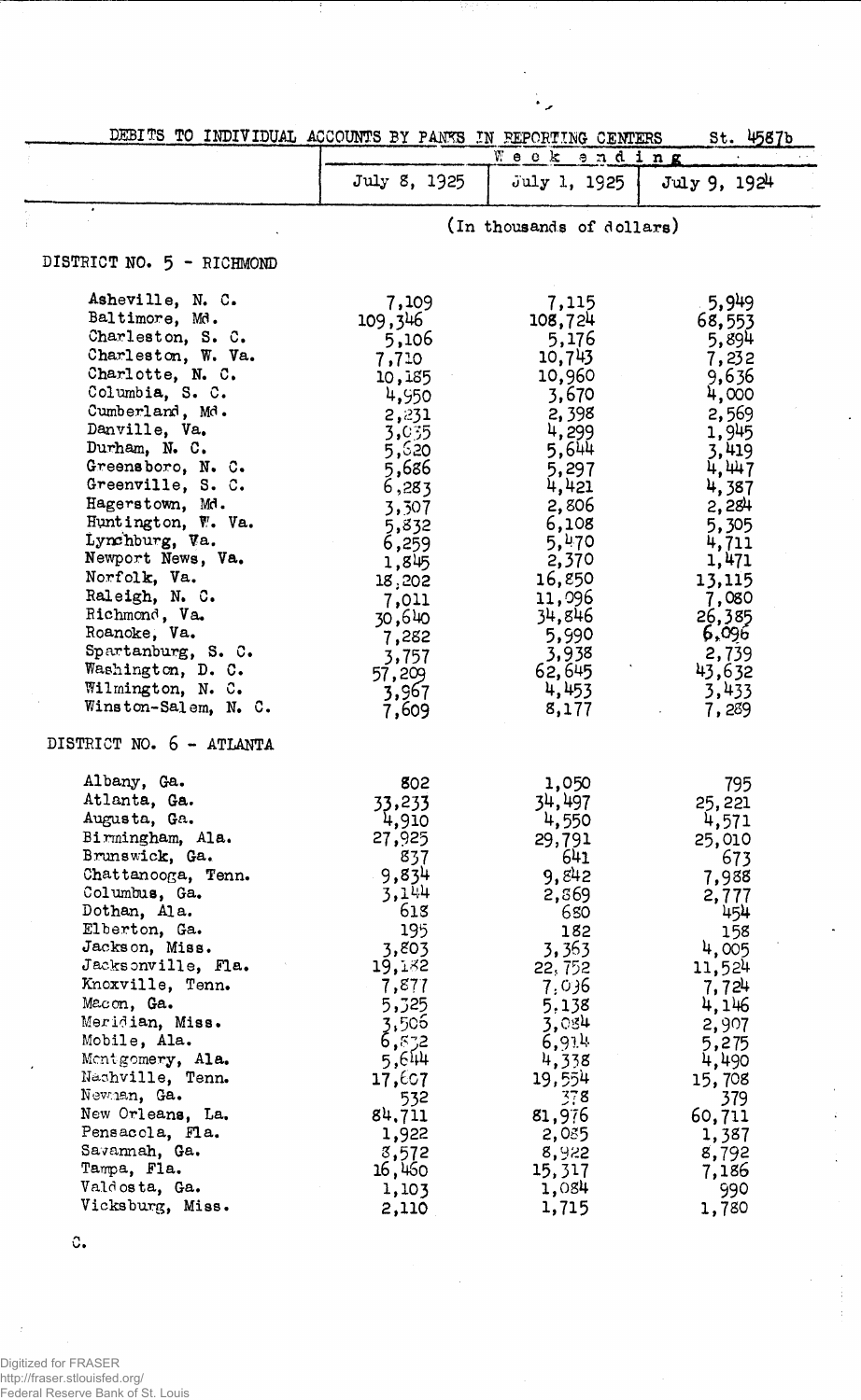| <b>CENTIVE OF THE LATER LATE OCCUPATION AV BANKS IN BECORTING CENTIVES</b> |  |  |  |  |
|----------------------------------------------------------------------------|--|--|--|--|
|                                                                            |  |  |  |  |

|                                                | ACCOUNTS IN SAMAN IN RECORTING CENTERS |                           | St. 4587c           |
|------------------------------------------------|----------------------------------------|---------------------------|---------------------|
|                                                |                                        | $V$ e e $k$               | ending              |
|                                                | July 8, 1925                           | July 1, 1925              | July 9, 1924        |
|                                                |                                        | (In thousands of dollars) |                     |
| DISTRICT NO. 7 - CHICAGO                       |                                        |                           |                     |
| Adrian, Mich.                                  | 882                                    | 962                       |                     |
| Aurora, Ill.                                   | 3,927                                  | 3,741                     | 720                 |
| Bay City, Mich.                                | 3,055                                  | 3,494                     | 2,939               |
| Bloomington, Ill.                              | 2,070                                  | 2,798                     | 2,355<br>2,166      |
| Cedar Rapids, Iowa                             | 8,114                                  | 9,429                     | 9,315               |
| Champaign, Ill.                                | 2,313                                  | 1,817                     | 2,010               |
| Chicago, Ill.<br>Danville, Ill.                | 759,566                                | 916, 273                  | 563,589             |
| Davenport, Iowa                                | 3,503                                  | 3,217                     | 3,400               |
| Decatur, Ill.                                  | 8,652<br>4,454                         | 6,999                     | 6,362               |
| Des Moines, Iowa                               | 26,672                                 | 4,092                     | 3,766               |
| Detroit, Mich.                                 | 167,312                                | 12,860                    | 24,379              |
| Dubuque, Iowa                                  | 4,024                                  | 226,498<br>4,176          | 117,951             |
| Flint, Mich.                                   | 7,121                                  | 7,474                     | 3,825               |
| Fort Wayne, Ind.                               | 11,401                                 | 10,223                    | 6,431<br>9,775      |
| Gary, Ind.                                     | 5,559                                  | 4,956                     | 3,295               |
| Grand Rapids, Mich.                            | 18,668                                 | 19,253                    | 13,678              |
| Green Bay, Wis.<br>Hemmond, Ind.               | 3,265<br>4,640                         | 3,054                     | 2,620               |
| Indianapolis, Ind.                             | 36,296                                 | 4,390                     | 4,090               |
| Jackson, Mich.                                 | 4,412                                  | 41,945                    | 31,566              |
| Kalamazoo, Mich.                               | 5,175                                  | 5,969<br>5,567            | 3,948               |
| Lansing, Mich.                                 | 9,019                                  | 7,932                     | 4,332<br>5,151      |
| Mason City, Iowa                               | 2,338                                  | 2,659                     | 2,082               |
| Milwaukee, Wis.                                | 65,421                                 | 65,253                    | 52,902              |
| Moline, Ill.<br>Muscatine, Iowa                | 1,973                                  | 1,924                     | 1,178               |
| Oshkosh, Wis.                                  | 1,860                                  | 1,015                     | 1,226               |
| Peoria, Ill.                                   | 3,000<br>11,021                        | 2,600                     | 2,500               |
| Rockford, Ill.                                 | 6,803                                  | 10,949<br>6,473           | 8,534               |
| Saginaw, Mich.                                 | 6,424                                  | 4,984                     | 5,395<br>5,060      |
| Sheboygan, Wis.                                | 4,194                                  | 4, 164                    |                     |
| Sioux City, Iowa                               | 18,558                                 | 19,783                    | 15,172              |
| South Pend, Ind.                               | 12,380                                 | 12,928                    | 8,129               |
| Springfield, Ill.<br>Terre Haute, Ind.         | 8,338                                  | 13,605                    | 6,558               |
| Waterloo, Iowa                                 | 7,329<br>4,735                         | 5,927                     | 6,159               |
| DISTRICT NO. 8 - ST. LOUIS                     |                                        | 3,919                     | 3,987               |
|                                                |                                        |                           |                     |
| East St. Louis and Nat'l.<br>Stock Yards, Ill. |                                        |                           |                     |
| Eldorado, Ark.                                 | 10,029                                 | 10,182                    | 7,837               |
| Evansville, Ind.                               | 2,873                                  | 2,863                     | 1,615               |
| Fort Smith, Ark.                               | 9,219<br>2,729                         | 10,922<br>2,846           | 7,256               |
| Greenville, Miss.                              | 1,006                                  | 651                       | 2,150<br><b>881</b> |
| Helena, Ark.                                   | 856                                    | 746                       | 988                 |
| Little Rock, Ark.                              | 11,780                                 | 14,216                    | 11,250              |
| Louisville, Ky.                                | 49,069                                 | 48,655                    | 35,195              |
| Memphis, Tenn.<br>Owensboro, Ky.               | 25,530                                 | 26,320                    | 24, 277             |
| Quincy, Ill.                                   | 1,274                                  | 1,094                     | 1,272               |
| St. Louis, Mo.                                 | 3,077                                  | 2,753                     | 2,463               |
| Sedalia, Mo.                                   | 152,600<br>1,279                       | 168,400<br>1,110          | 124,094<br>967      |
| Springfield, Mo.                               | 3,581                                  | 2,960                     | 2,964               |

 $\ddot{\cdot}$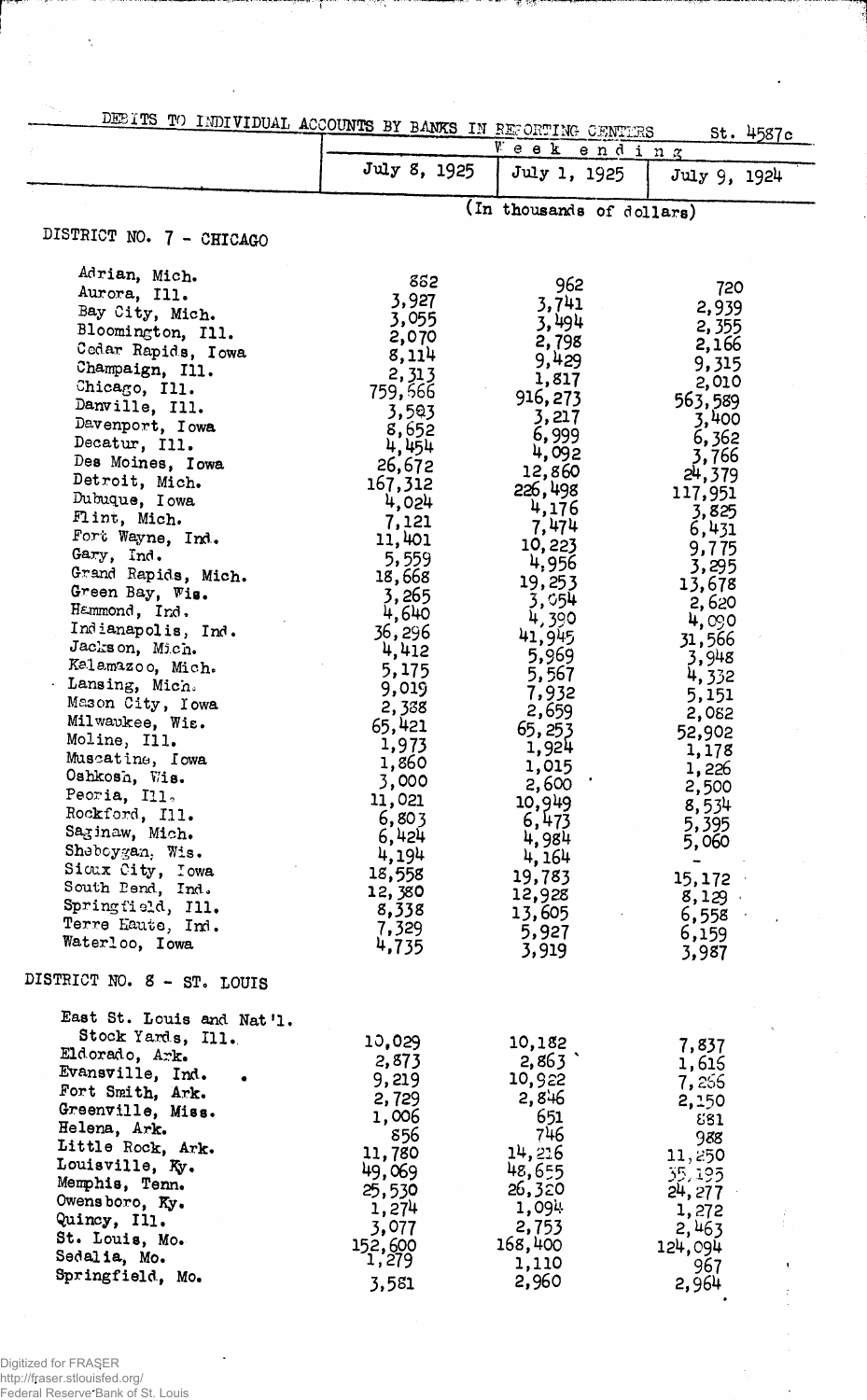| DEBITS TO INDIVIDUAL ACCOUNTS BY BANKS IN REPORTING CENTERS<br>$St.$ 4587d                                                                |                                                                                                                                                  |                                                                                                                                              |
|-------------------------------------------------------------------------------------------------------------------------------------------|--------------------------------------------------------------------------------------------------------------------------------------------------|----------------------------------------------------------------------------------------------------------------------------------------------|
|                                                                                                                                           |                                                                                                                                                  |                                                                                                                                              |
| July 8, 1925                                                                                                                              | July 1, 1925                                                                                                                                     | July 9, 1924                                                                                                                                 |
|                                                                                                                                           |                                                                                                                                                  |                                                                                                                                              |
|                                                                                                                                           |                                                                                                                                                  |                                                                                                                                              |
| 1,526<br>1,742<br>254<br>21,793<br>3,281<br>1,557<br>2,501<br>$-$<br>3,134<br>82,102<br>1,021<br>627<br>36,672<br>4,167<br>7,367<br>1,894 | 1,393<br>1,439<br><b>341</b><br>29,213<br>2,682<br>1,571<br>1,737<br>628<br>2,427<br>97,876<br>1,374<br>633<br>44,476<br>3,708<br>8,062<br>1,871 | 1,598<br>1,482<br>436<br>15,406<br>2,377<br>1,290<br>2,385<br>521<br>2,636<br>66,796<br>1,012<br>$-550$<br>34,832<br>3,376<br>5,021<br>1,621 |
|                                                                                                                                           |                                                                                                                                                  | 1,035                                                                                                                                        |
| 1,238<br>4,060<br>3,387<br>1,982<br>4,324<br>39,698<br>4,533<br>1,307<br>732<br>1,734<br>4,354<br>2,606                                   | 1,372<br>7,077<br>2,881<br>1,597<br>4,937<br>44,733<br>4,470<br>852<br>677<br>644<br>4,273<br>3,404<br>$\bullet$                                 | 1,406<br>2,526<br>3,742<br>1,434<br>2,722<br>31,476<br>3,264<br>861<br>672<br>786<br>1,901<br>2,447                                          |
|                                                                                                                                           | 3,497                                                                                                                                            | Week ending<br>(In thousands of dollars)<br>1,079<br>3,786                                                                                   |

| Casper, Wyo.            | 3,387  | 2,881       | 3,742            |
|-------------------------|--------|-------------|------------------|
| Cheyenne, Wyo.          | 1,982  | 1,597       | 1,434            |
| Colorado Springs, Colo. | 4,324  | 4,937       | 2,722            |
| Denver, Colo.           | 39,698 | 44,733      | 31,476           |
| Enid, Okla.             | 4,533  | 4,470       | 3,264            |
| Fremont, Neb.           | 1,307  | 852         | 861              |
| Grand Junction, Colo.   | 732    | 677         | 672              |
| Guthrie, Okla.          | 1,734  | 644         | 786              |
| Hutchinson, Kans.       | 4,354  | 4,273       |                  |
| Independence, Kans.     | 2,606  | 3,404<br>×. | $1,901^{\circ}$  |
| Joplin, Mo.             | 3,497  | 3,786       | 2,447            |
| Kansas City, Kans.      | 4,485  | 4,810       | 4,575            |
| Kansas City, Mo.        | 87,120 | 89,515      | 60,842           |
| Lawrence, Kans.         | 1,286  | 1,331       | 1,017            |
| Lincoln, Neb.           | 8,001  | 6,984       | 8,100            |
| McAlester, Okla.        | 794    | 774         | 329              |
| Muskogee, Okla.         | 2,437  | 2,843       | 2,297<br>Turisti |
| Oklahoma City, Okla.    | 21,500 | 19,805      | 16,298           |
| Okmulgee, Okla.         | 2,140  | 2,572       | 1,677            |
| Omaha, Neb.             | 46,130 | 47,013      | 37,677           |
| Parsons, Kans.          | 906    | 679         | 961              |
| Pittsburg, Kans.        | 1,439  | 1,438       | 1,304            |
| Pueblo, Colo.           | 5,369  | 7,109       | 5,812            |
| St. Joseph, Mo.         | 14,541 | 13,473      | 11,531           |
| Topeka, Kans.           | 4,363  | 3,859       | 3,959            |
| Tulsa, Okla.            | 23,464 | 30,752      | 18,529           |
| Wichita, Kans.          | 13,788 | 13,135      | 13,554           |
|                         |        |             |                  |

Digitized for FRASER http://fraser.stlouisfed.org/ Federal Reserve Bank of St. Louis

 $\sigma_{\bullet}$